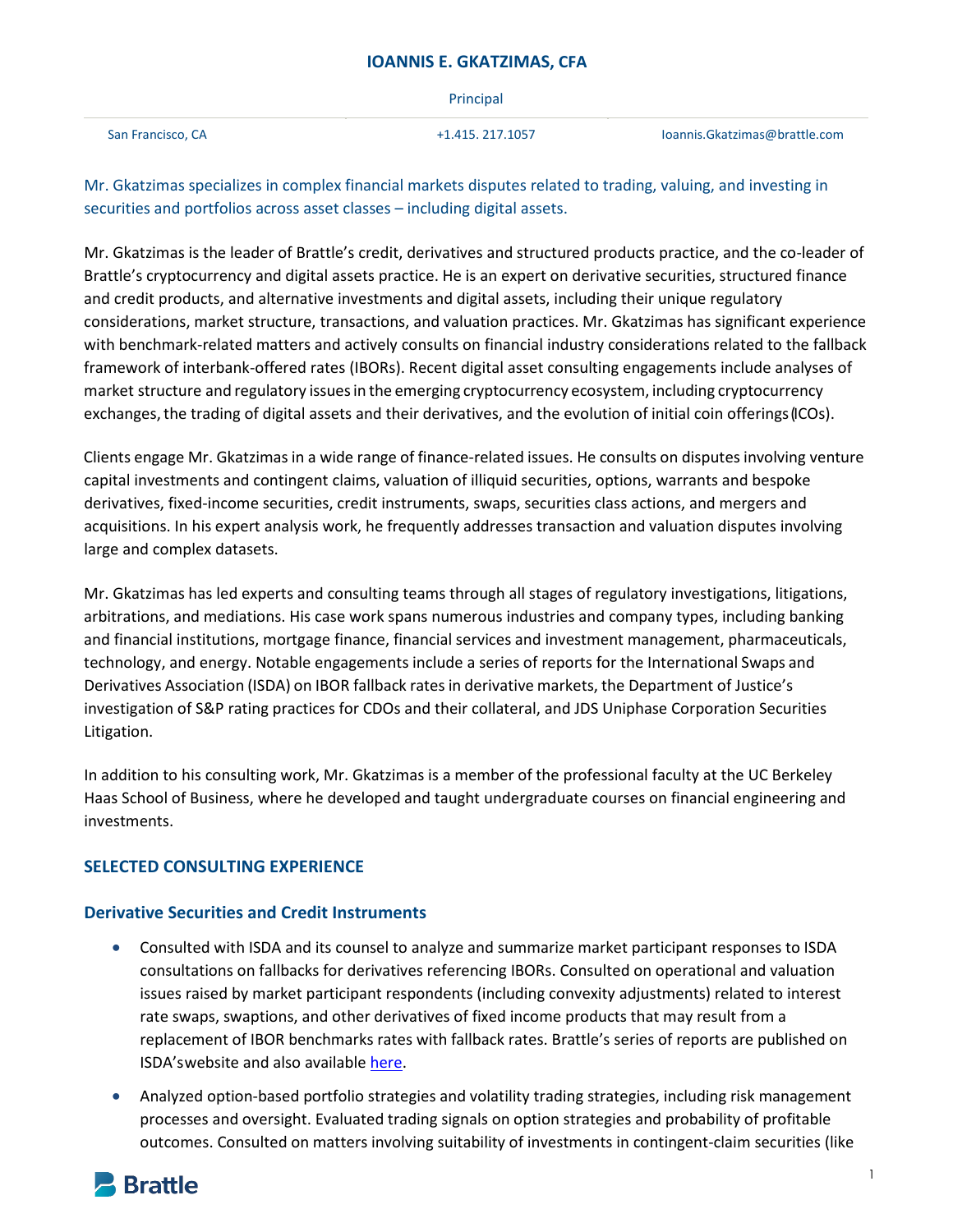options and warrants) in investor portfolios.

- Provided expert opinion and testimony on the applicability and the limitations of option valuation approaches to model real-estate assets. Assessed and critiqued the reasonableness of damages estimates.
- Assessed the economic value of equity and warrants of partners in a privately held entity and performed sensitivity analyses of such economic value with respect to volatility and cost of capital among other parameters.
- Reviewed valuation of interest rate swaps and other interest rate derivatives in benchmark rates (LIBOR) litigation, including off-market pricing. Assessed the valuation of interest rate swaps, including the reasonableness of input assumptions based on Bloomberg analytics.
- Consulted on the implementation of an option strategy to minimize downside risk in equity portfolios. Analyzed the structure of a "collar" strategy overlaid on active and passive equity portfolios, and the hedging cost of such an approach in volatile market conditions. Estimated potential damages to investors.
- Consulted on a matter involving the valuation of bespoke equity swaps and exotic options and analyzed the economic substance of a large structured transaction. Used Monte Carlo simulation techniques to estimate the probabilities of profitable outcomes.
- Analyzed the market structure and bid-ask spreads of a portfolio of credit default swap contracts. Assessed the reasonableness and the calculation of settlement amounts and considerationsof collateral upon a counterparty default under an ISDA Master Agreement. Examined aggregate markto-market valuation adjustments for a large credit derivatives portfolio that included bespoke credit instruments and index products.
- Consulted on valuation of warrants embedded in special purpose acquisition companies (SPACs) transactions. Analysis included analyses of disclosures to investors, dilution impact, and relative pricing against the underlying common stock of SPAC entities.

## **Venture Capital and Private Equity**

- Provided expert opinion and testimony on the valuation of warrants granted by a venture-funded firm to an investment bank as consideration of capital raising efforts involving preferred stock and convertible notes. Analyzed and quantified the number and value of warrants adjusting for antidilution provisions based on the investment banking agreement and private placement memoranda. Employed simulation techniques to value warrants under various scenarios.
- Provided expert analyses and testimony on the valuation of employee-stock options in a high-growth industrial company. Analyses included review of market liquidity, and price and volume of the underlying security including its exchange traded options, tax considerations, vesting windows, and optimal time to exercise.
- Consulted on a dispute regarding anti-dilution provisions and possible impact to the value of shares and warrants held by an earlier round investor. Analyses included sensitivity of valuation outcome based on alternative interpretation of the relevant provisions. Supported expert opinion on valuation impact on all shares from later rounds of financing.
- Consulted and performed analyses of the impact of a down round valuation on the existing

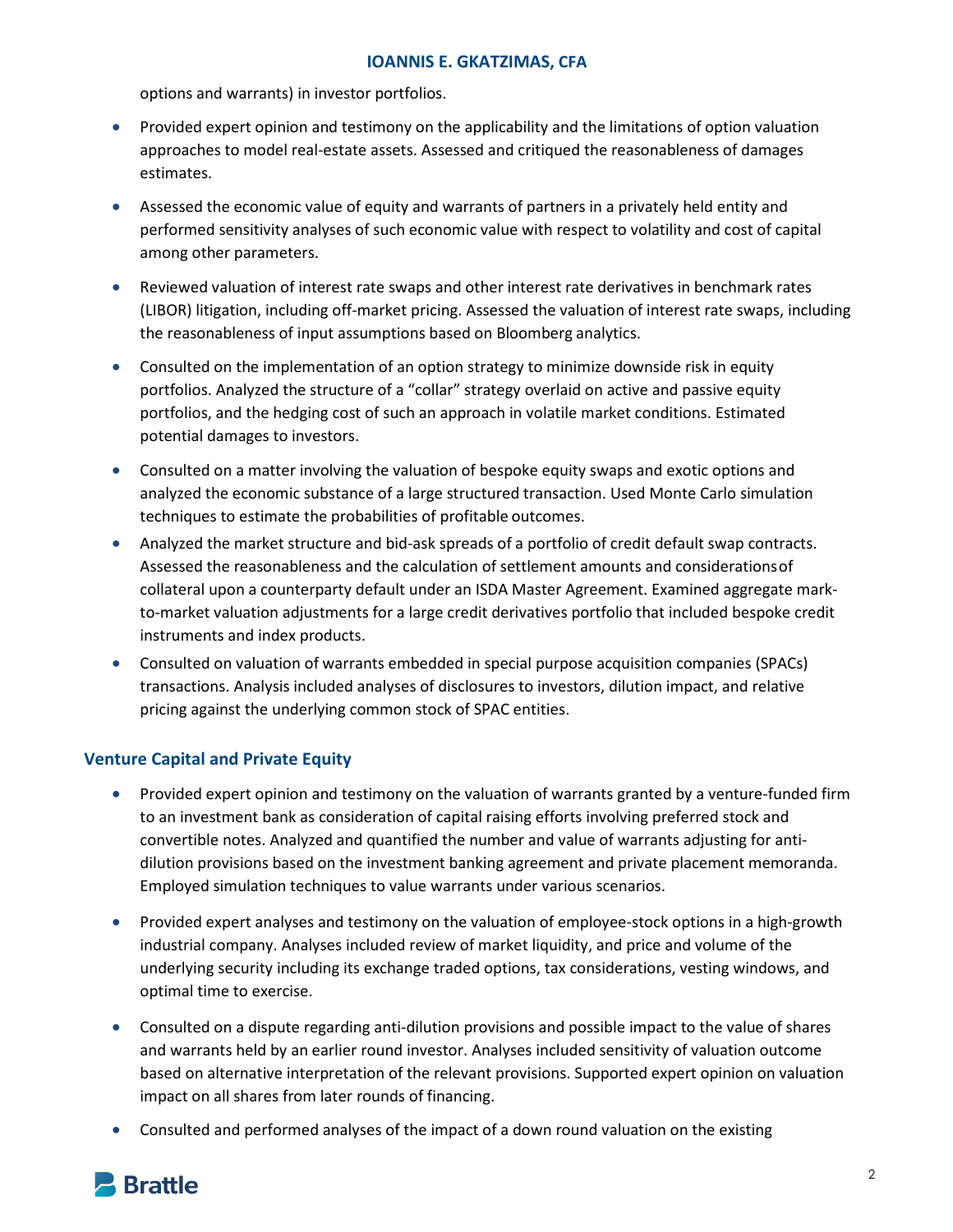shareholders and warrant holders in a VC-funded firm. Evaluated corporate governance process and communications between independent board committee and other board members in advance of the down round.

- Analyzed the relative market value of various series of investments on venture-funded firms using option valuation methodologies. Analyzed the structure and terms of financing agreements between a start-up and its early-stage investors.
- Consulted in a dispute involving the valuation of shares of a private company in an acquisition. Consulted on the dilutive effects of down rounds of venture-funded firms and the impact on common and earlier round investors.
- Consulted in a dispute involving the valuation of convertible notes in a venture-funded firm, and whether the note agreement allowed for a repayment of principal and accrued interest in-lieu of conversion into common stock.
- Assessed the value of founder stock options in a fast growing privately funded firm and the sensitivity to valuation assumptions as a stand-alone entity versus an acquisition. Evaluated the economic position of a partner in a venture capital firm in a divorce dispute.
- Consulted in a dispute involving the economic value of compensation for services to a non-employee third-party consultant. Performed qualitative and data benchmarking analyses on alternative approaches for compensating non-employee contributors.

## **Digital Assets**

- Provided expert opinion in a dispute surrounding the alleged stake of a co-founder in a digital assets marketplace. Analyzed relative pricing of certain NFTs digital tokens against related fungible tokens.
- Consulted on a price impact analysis involving the disposition plan of a co-founder's stake in a major cryptocurrency. Analyzed transaction data on third-party digital asset exchanges, including price, volume, and price variation across exchanges.
- Consulted on and analyzed the correlation between the information released from an issuer of a digital token and the price of the token. Supported economic analysis of the statistical significance of observed correlation over time.
- Analyzed and prepared consulting reports on the uses and market structure of a major stablecoin. Performed economic analyses to explore the factors that contribute to volatility in major cryptocurrencies and to discriminate between correlation and causation.
- Consulted on the product structure, economic characteristics, and trading activity of cryptocurrency derivatives on a cryptocurrency exchange. Analyzed compliance requirements and disclosures in context of relevant regulatory framework.
- Advised on the design and use cases of a novel digital token to capture and reward social, business, and other network relationships of members.

## **Asset Management**

• Analyzed the impact of securities related to option-trading strategies and on volatility strategies on

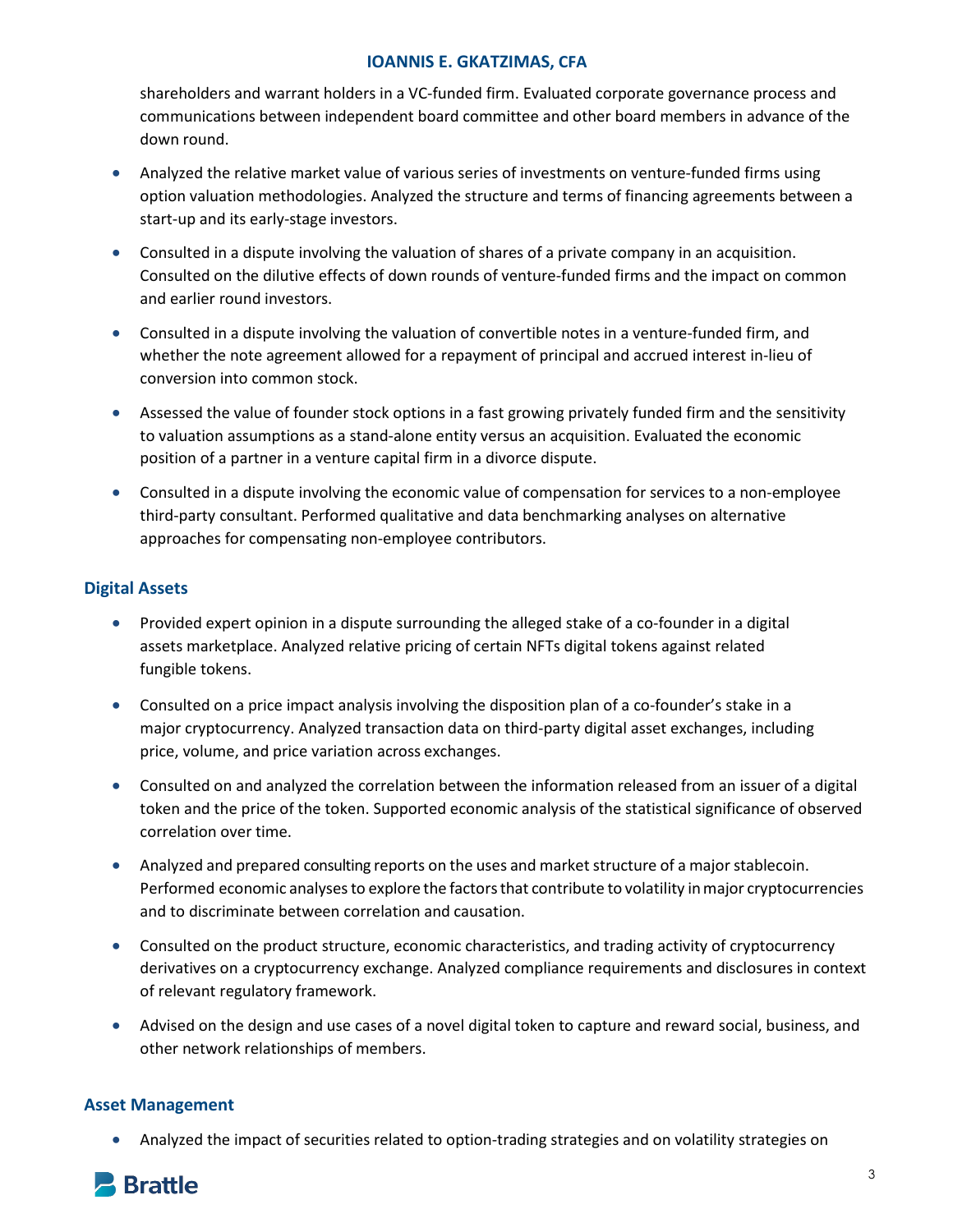investor portfolios. Consulted on assessment and quantification of damages. Examined the impact of these strategies in context of the overall asset allocation and under suitability standards.

- Analyzed general and client-specific suitability in the context of expert analysis. Assessed information provided and disclosures by financial advisors and relevant communication with advisory clients. Examined performance of investments selected by advisors on behalf of their advisory clients against performance of benchmarks of investments with similar investment objectives. Evaluated potential harm to investors from alleged advisor misconduct.
- Evaluated the impact of rate volatility on the profitability of municipal arbitrage trading and hedging strategies of hedge funds and the possible effect on investors. Assessed damages to mutual fund investors from exposure to CDOs.
- Assisted clients with estimating the impact of implementation errors in trading strategies of active equity portfolios and on the performance shortfall realized in customer accounts. Performed economic analyses related to the foreseeability of price changes in municipal and other fixedincome securities. Also addressed suitability issues.

## **Structured Finance**

- Analyzed methodologies and evaluated data sources used in the valuation of residential mortgagebacked securities (RMBS) and commercial MBS (CMBS). Developed a systematic methodology to value a portfolio of illiquid asset-backed securities (ABS).
- Assessed and critiqued cash flow and waterfall models used as valuation tools of RMBS andCDOs. Analyzed prepayment assumptions and the impact of borrower options to refinance with declining rates.
- Reviewed and analyzed default and recovery assumptions and credit-risk models used by rating agencies in rating structured finance securities like CDOs and RMBSs. Simulated complex options and structured finance products to validate pricing and assess the profitability of tradingstrategies.
- Evaluated historical and projected collateral performance across a range of ABS, including lesscommon collateral of healthcare and student loan receivables. Assessed contemporaneous valuation measures, modifications, and other servicer actions, as well as the quality and transparency of reporting by trustees. Estimated the investors' economic losses.
- Analyzed and supported expert work on industry practices and business motivation of cross- border structured finance deals between financial institutions. Investigated banking spreads that considered the tax treatment of structures.

# **Financial Institutions**

- Consulted on multiple financial institutions engagements on private litigation and regulatory matters involving major investment and commercial banks, asset management firms, hedge funds, and venture capital funds, among others.
- Provided an economic analysis of the factors that affected the performance of a leveraged municipal portfolio's trading strategies. Consulted on class certification issues related to the suitability of municipal investments.

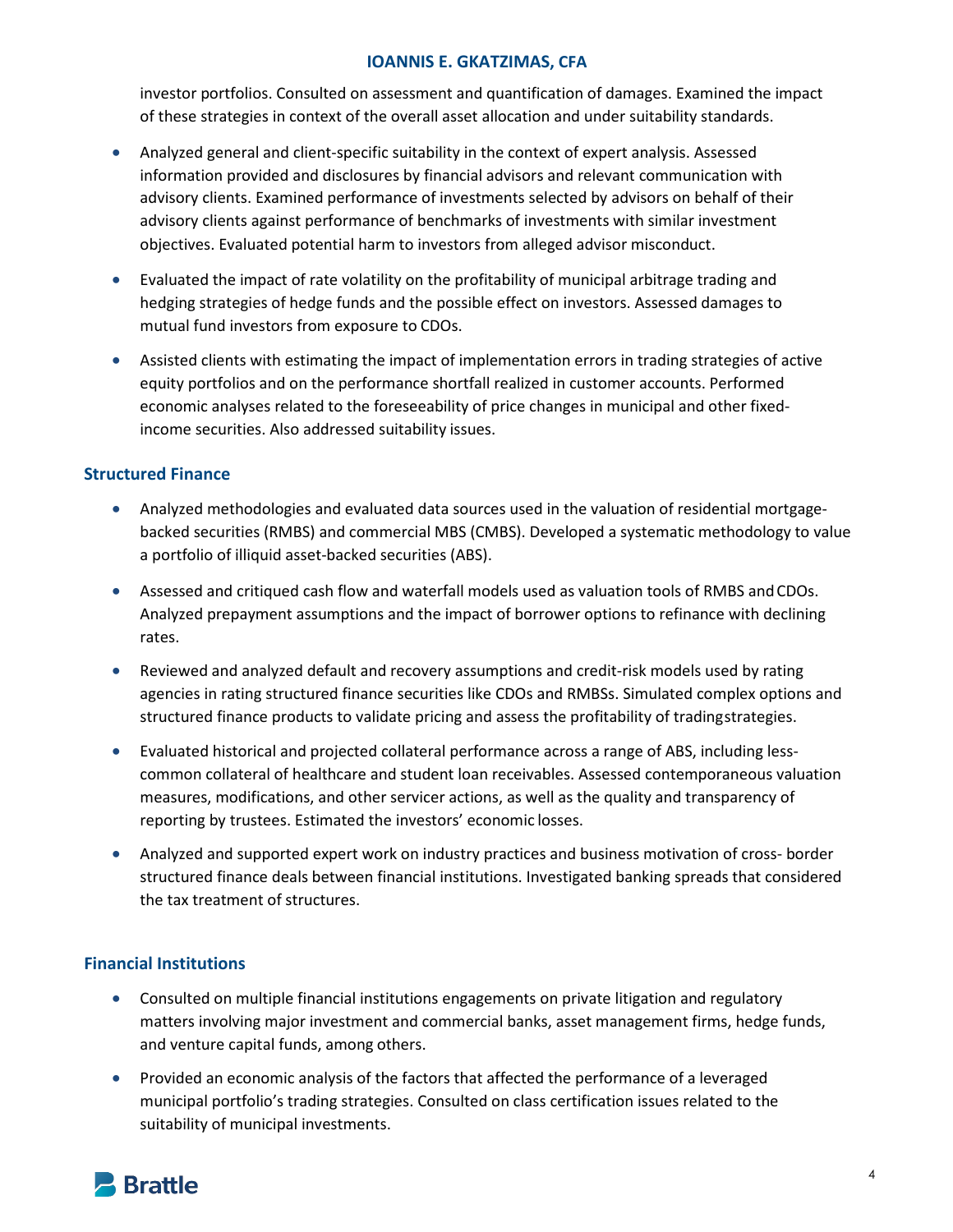• Issued analysis that explained the structure of credit default swaps and the application of ISDA provisions upon early contract termination. Analyzed fixed-income and derivative trading desk portfolio positions and performed sensitivity analyses assuming different scenarios of benchmark LIBOR rates.

## **Securities Litigation**

- Performed and managed consulting and expert work in securities litigation. Analyzed the reaction of securities prices to information disclosures in Rule 10b-5 matters, and in matters involving alleged violations of Sections 11 and 12 of the Securities Act of 1933.
- Consulted on the impact of corrective disclosures related to fraudulent omissions on the value of privately placed 144A notes. Quantified the monetary impact of such disclosures to investors, and analyzed the market microstructure of this market using TRACE data.
- Addressed a wide range of issues relevant to securities litigation including class certification, market efficiency, loss causation, liability, materiality, and damages. Designed and conducted event studies to measure the impact of market and industry or systemic effects on the returns of equity, fixed income, and other securities.
- Estimated class-wide damages and probed the allocation of damages to various claimholders. Studied timing and impact of short selling on security prices. When available, relied on trading patterns and trading records, including FIFO/LIFO assumptions, to quantify damages.

## **Asset Management**

- Evaluated the impact of rate volatility on the profitability of municipal arbitrage trading and hedging strategies of hedge funds and the possible effect on investors. Assessed damages to mutual fund investors from exposure to CDOs.
- Assisted clients with estimating the impact of implementation errors in trading strategies of active equity portfolios and on the performance shortfall realized in customer accounts. Performed economic analyses related to the foreseeability of price changes in municipal and other fixedincome securities. Also addressed suitability issues.

## **Valuation**

- Conducted many valuation analyses beyond those referenced above, including estimating the value of callable municipal bonds and of convertible bonds, analyzing the volume price relationships on options on futures contracts, and estimating the value of lower tranches in RMBS and other assetbacked securities.
- Analyzed and provided an opinion on the value of recurring royalties on a portfolio of media assets (movies and music) and the contractual claims accruing to performing actors and musicians.
- Performed valuations of common and preferred equity, valuations of employee stock options, valuations of a hedge fund business, and valuations of privately held and public businesses in merger and acquisition disputes.

## **EXPERT WITNESS EXPERIENCE (Reports and Testimony)**

• Confidential arbitration, Co-founder v. Digital asset marketplace. Declaration on January 27, 2022.

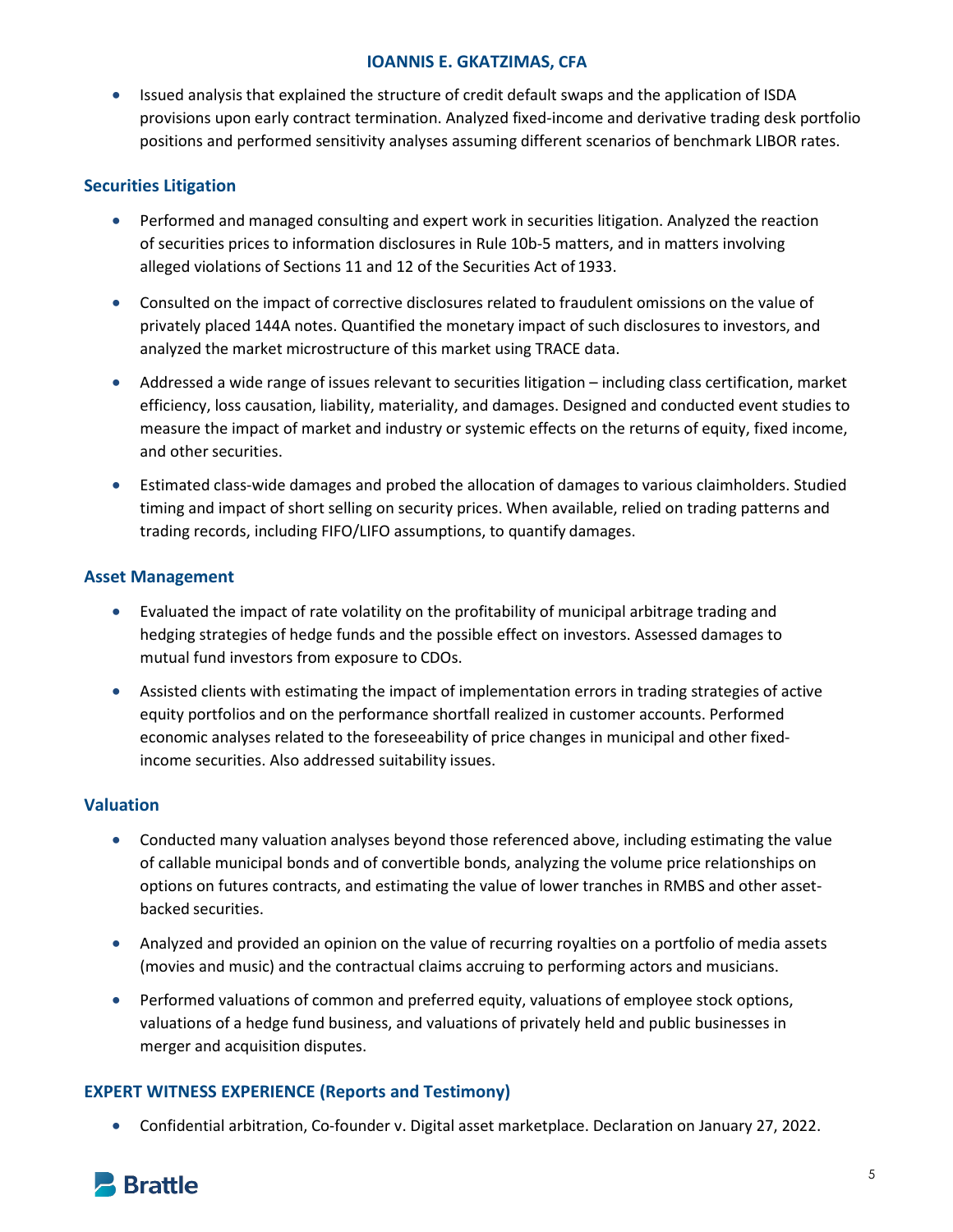- Confidential JAMS arbitration, Former employee v. Start-up industrial company. Deposition on January 19, 2022. Testified on February 1, 2022.
- *Mizner Court Holdings LLC and San Marco Holdings LLC v. Broken Sound Club Inc.*, Case No. 19-CA-16023- MD. Report filed on August 6, 2021. Deposition on August 27, 2021.
- Confidential AAA arbitration, Venture-funded firm v. Investment bank. Reports filed on November 23, 2020, and on January 29, 2021. Testified (including hot-tubing) on February 5, 2021.
- *DIONYSOS G.P.R.C.S. v. Ieronymakis.* Report filed on June 22, 2015.
- *DIONYSOS G.P.R.C.S. v. Finos Film.* Report filed on May15, 2015.

### **PUBLICATIONS**

- "Crisis May Trigger Collateralized Loan Obligation Litigation," with John Anthony, *Law360* (July 2020)
- "Bitcoin Futures Markets: A Year Later" with Marek Zapletal, *Mondaq* (March2019)
- "Recent Outperformance of Passive Investment Funds Has Provided a Rationale for Some ERISA Retirement Investors to Cry Foul. Is there a Case for Active Management?" with Christopher Laursen and John Anthony, *Securities Regulation Daily* (February2019)
- "ICOs: What Are They And What Does The Future Hold?" with Sujay Dave, *Securities Regulation Daily* (June 2018)
- "Expert Analysis: Target Date Funds: Economic, Regulatory and Legal Trends," with Branko Jovanovic and Christopher Laursen, *Law360* (December 2017)
- *TargetDateFunds:Economic,Regulatory,andLegalTrends*,withBrankoJovanovicand Christopher Laursen (September 2017)
- "Securities Class Actions: Trading Models to Estimate Individual Investor Trading Activityand Aggregate Damages," with Yingzhen Li and Torben Voetmann, *The Brattle Group: Critical Thinking*  (May 2017)
- "Avoiding Pitfalls in the Litigation of Business Valuation," with Gary Stahlberg and Bryan Plotts, chapter inPLICourseHandbook,*BasicsofAccountingfor Lawyers2013:WhatEveryPracticing Lawyer Needs to Know*, Chapter 7, pp. 181-213(2013)

#### **PRESENTATIONS**

- "Blockchain and Cryptocurrencies," presented at the  $5<sup>th</sup>$  International Conference in Global Business in the Digital Age and Post-Covid-19 sponsored by University of San Francisco (June 12, 2021)
- "Blockchain and Cryptocurrencies," presented to General Motors (March 9, 2021)
- "Swap Contracts," presented at DeCal Lecture Series, Berkeley, CA (April 26, 2018)
- "Big Data in the Context of Financial Services Litigation," presented at DataLead 2014 conference, Berkeley, CA (October 2, 2014)

#### **EDUCATION**